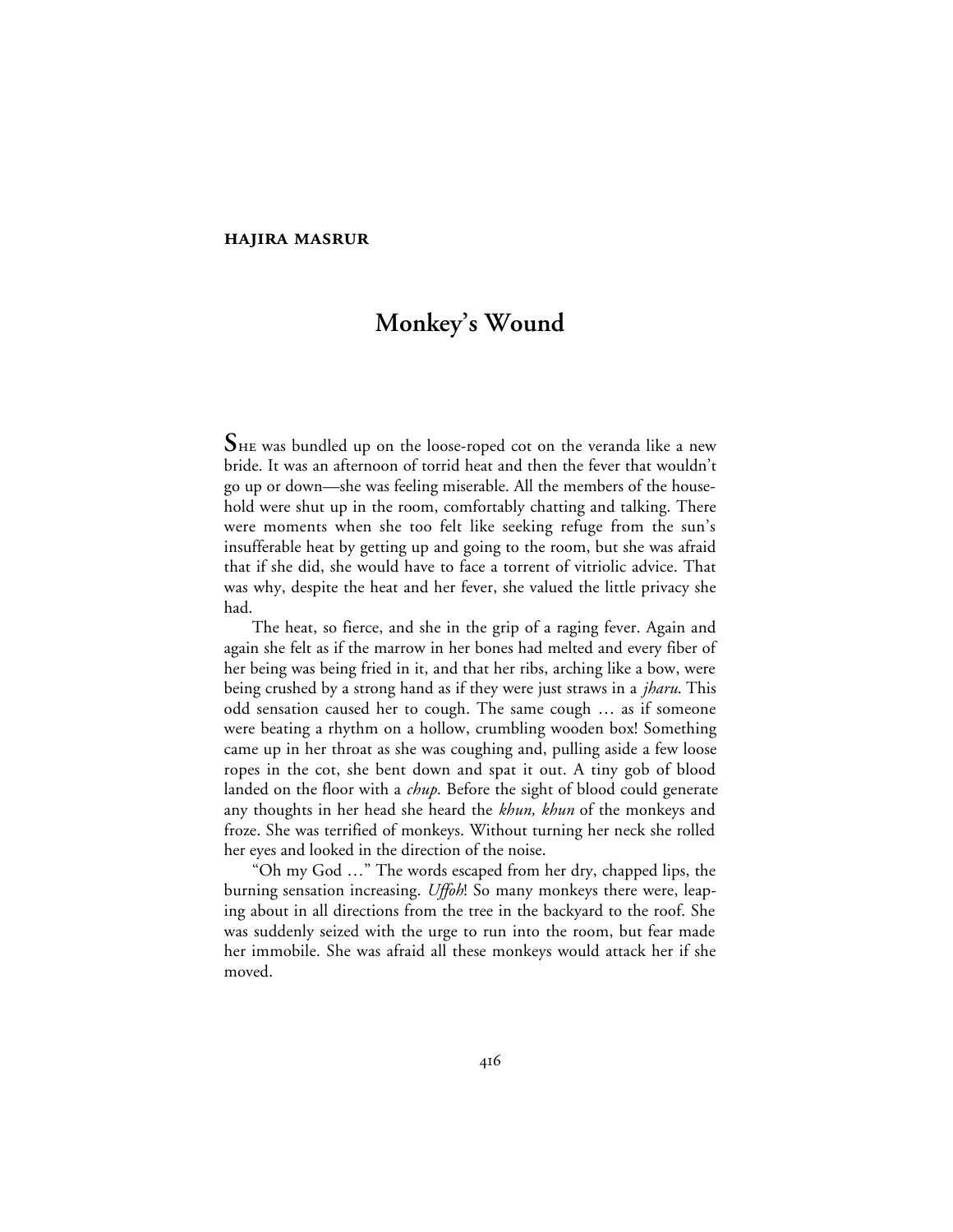## HAJIRA MASRUR • 417

Sitting on the parapet blackened with mildew was a sickly, whimpering monkey surrounded by several fat monkeys busy scratching a black, ghastly wound on his back with their sharp nails. She began to feel sick at the sight of the monkey's loathsome wound. The monkeys were thoroughly absorbed in their activity. No sooner had one started puttering around in the wound than the other bared his teeth, slapped his eyelids, and followed suit. It was a case of a single wounded individual surrounded by a thousand surgeons. And all that the sickly, feeble monkey did was fling his head down in pain. It appeared that he was going to die soon. She thought, "Why doesn't the fool run away from here? What's to be gained from losing his life by having his wound examined?" But he was an animal lacking in reason. Still, the unfortunate monkey's helplessness aroused great pity in her. She wanted to save him from the pack of monkeys who, pretending to be helpful, were merely spectators. But … but suddenly someone placed strong hands over her ribs and pressed her down. Coughs accompanied by a tickling sensation ranging from her chest to her throat. Her chest filled as if she had soaked up the juice of several paans at once. She hastily coughed up spit.

*Hee*…*eeee*. Bright red, living blood. Her limbs felt watery and she started rubbing her head against the splinter-ridden cot.

The monkeys were making noises and the people in the room were complaining about her habit of isolating herself. She wearily stretched her legs and placed her hands on her chest. The sound of her family grumbling and the *khun, khun* of the monkeys seemed to descend into her ears like red-hot rods. "How similar the monkeys and my family are," she thought. And she began to feel the veins in her body throbbing. Suddenly it seemed as if someone had said to her, "You too are like that sickly monkey, deliberately courting deadly diseases." And as if to offer proof, some images of the past emerged on the surface of her feverish brain.

"A full-grown twenty-three or twenty-four year old, like a second story room—it's difficult not to worry now," Amma would mutter anxiously and she would suddenly become overly conscious of the heavy burden of still being single. In her own family, girls her age, actually many who were even younger, had been married for years. Several already had four or five children each, and some, deemed old and worn-out merchandise by their husbands, were back in their parents' homes attempting to repair their tattered youth with the help of amulets and the prayers of holy men. But as for her, God knows what kind of a fate she had come into the world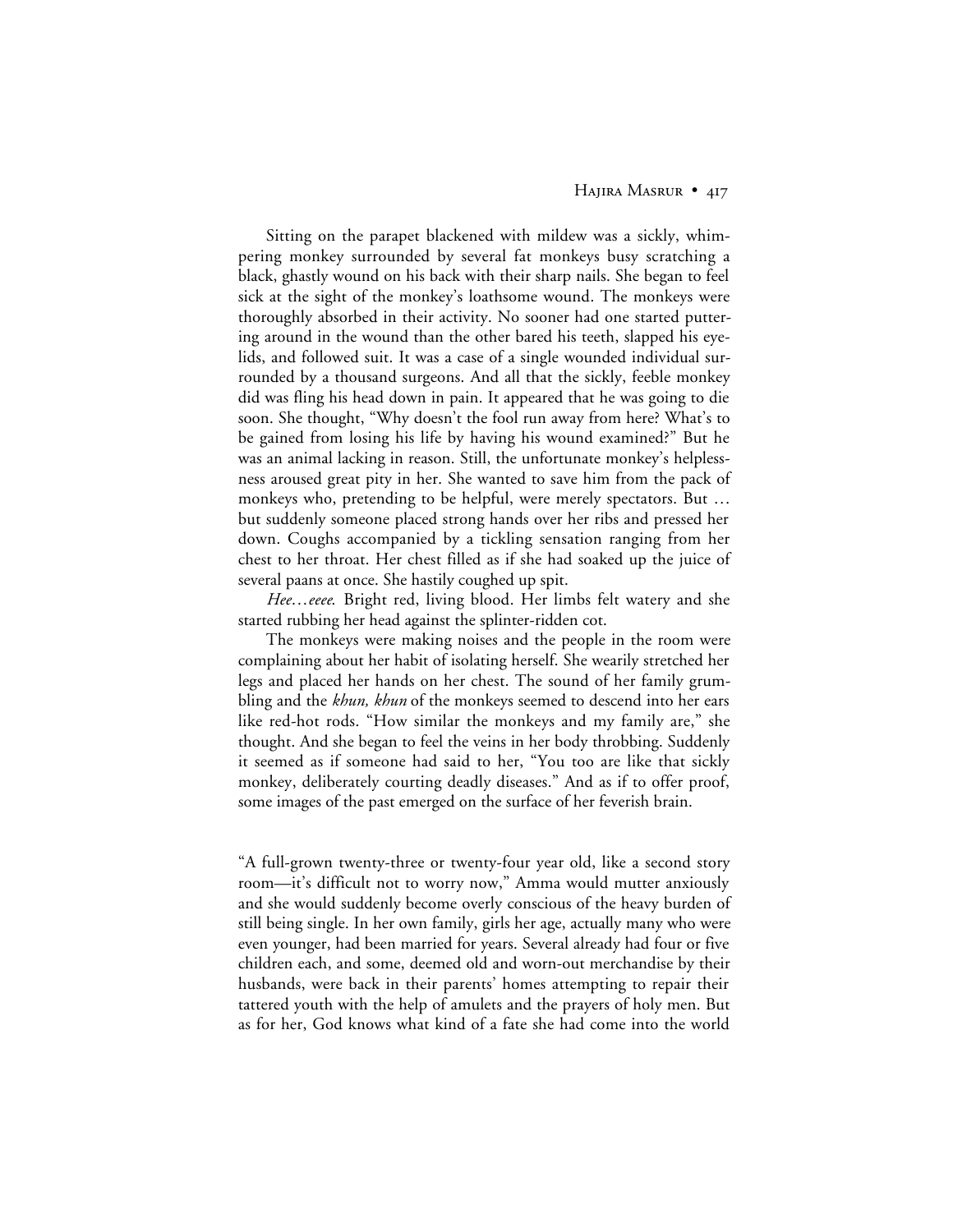# 418 • THE ANNUAL OF URDU STUDIES

with because no one had bothered to throw a stone at this unique berry tree. She was not at all bad looking. She was well mannered and well bred. Yet her marriage could not be arranged. It is true, though, that except for her and her mother no one was that worried about her. As far as the father was concerned, all he could do was gurgle on the hookah all day long or proudly add to his progeny every other year. The older brother was absorbed in his own affairs. Today he's in love with the washerwoman and tomorrow it's the sweeperess who has his heart. And he wasn't doing any of this surreptitiously either; everything was undertaken openly. He didn't show the slightest hesitation in sighing, passing lewd remarks, or scratching himself in proper and improper places in front of his youthful sister.

So this was the environment in which she was spending her life. Her mother tried very hard to keep the vigor of her youth pressed down under the slab of household chores, but God help us! There comes a time when the winnowing basket loses its balance. You must have seen dal cooking on the stove and you must have also observed that when the dal comes to a boil the person watching its progress immediately removes the lid of the pot. This way the bubbling is tempered, is it not? And if the lid is not removed the dal boils over, thereby creating its own release. So a condition similar to a full boil had been created in her life as well. Her eyes, lowered by the weight of modesty all this time, began to look up here and there, as if in search of something. The house next door had been vacant for a long time, but it was said a student was to be renting it soon. Well, that was that. The lava churning in the earth's belly found a split in a layer on the earth's surface from which to erupt. While she would be working, her gaze would be drawn to the wall behind which someone was sure to be pacing. Her mother would be scolding her for her lack of concentration, but she didn't hear her; her eardrums would be vibrating, hoping instead to imbue a strange, masculine voice. Her parents would be quarreling about something while she would be jumping the wall in her imagination to be held in an embrace. It was lava, wasn't it? It was bubbling inside.

"Why are you going on the roof?" Her older brother was a veritable psychologist.

She squeezed the wet, dyed dupatta tightly between her hands.

"I'm going up to dry my dupatta." She frowned. Will a hungry person not be angry if a plate of food is pushed away from him?

"Isn't there enough sun here that you feel the need to go upstairs?" He glared at her like an honorable brother and then he lighted a cheap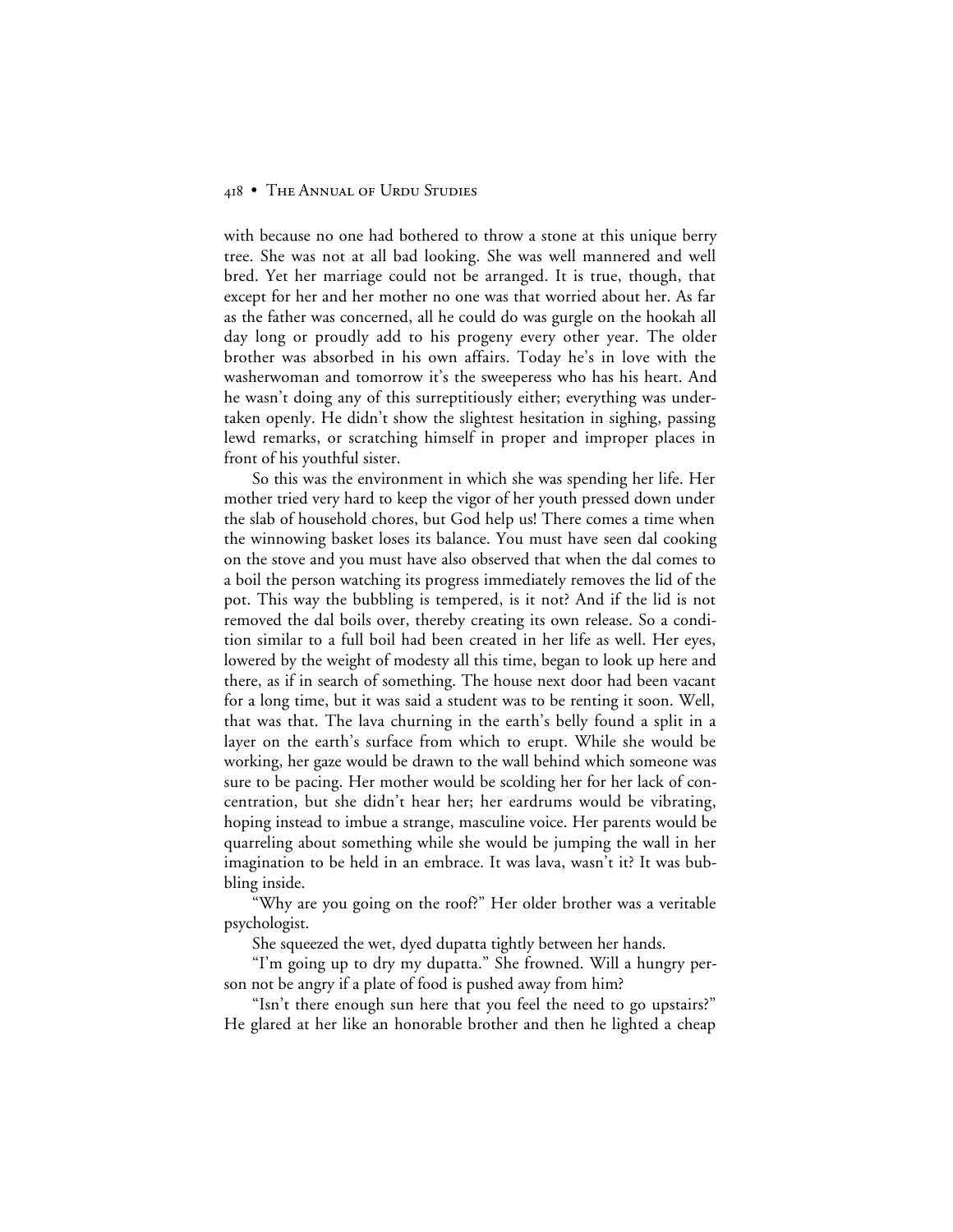cigarette. Muttering, she threw the dupatta on the cot and sat down. The brother, satisfied, began humming.

> Holding your gaze in mine, O beloved with the fanciful eyes.

Fuming, she silently cursed him.

Today, she looked all around her. No one was there to stand in the way of her desire. *Uffoh*! How many days she had yearned to peep through this hole. Taking this to be her opportunity she placed her eye on the hole. It wasn't long before a fair-complexioned face appeared before her and then, *chap*! was gone. Just one glimpse, just one! Her longing swelled. If only he would come before her one more time. She stayed with her eye pinned to the hole. The location of the wretched hole was such that one could neither sit nor stand. She bent as if in a posture of genuflection. Both hands on her knees, eyes on the hole, and her ears directed to the doors of the room. Her back began to ache from the awkward position she was in, her hands became numb, and once or twice the rubbing of her eyelashes against the hole caused specks of dirt from the area around the hole to fall into her eye. But she remained glued to the hole while all kinds of strange longings remained glued to her.

One day. Two days. Three days. For months her body longed to travel through the hole the way her glance did, but finally, exhausted from the effort, she realized that was an impossible task.

"Amma!" Her younger brother was racing down the stairs noisily. "The wretch cut my kite off."

"*Arey* son, who?" Amma was flabbergasted. She had given him four paisas only yesterday to buy a kite and today the kite was gone.

"That same person who's living next door. He was saying, don't fly kites on the roof, you'll fall down." He angrily stamped his foot.

"So, that wasn't so wrong, was it?" she said, pausing in her kneading.

"Come on, you be quiet," Amma scolded her. "Who is he to give advice? If the boy doesn't fly the kite on the roof will he fly it on his mother's chest? So son, why did he cut off your kite?"

"I said, who are you to stop me? I'll fly kites as much as I want, you don't own this place. And that's when he took a cable and cut off my cord." The boy then proceeded to spit out three or four heavy curses. She was enraged and felt like leaving the flour she was kneading to go up and give him a few hard slaps. And Amma? She didn't stop him. A little fellow like him using such profanity! She was so much older, but once when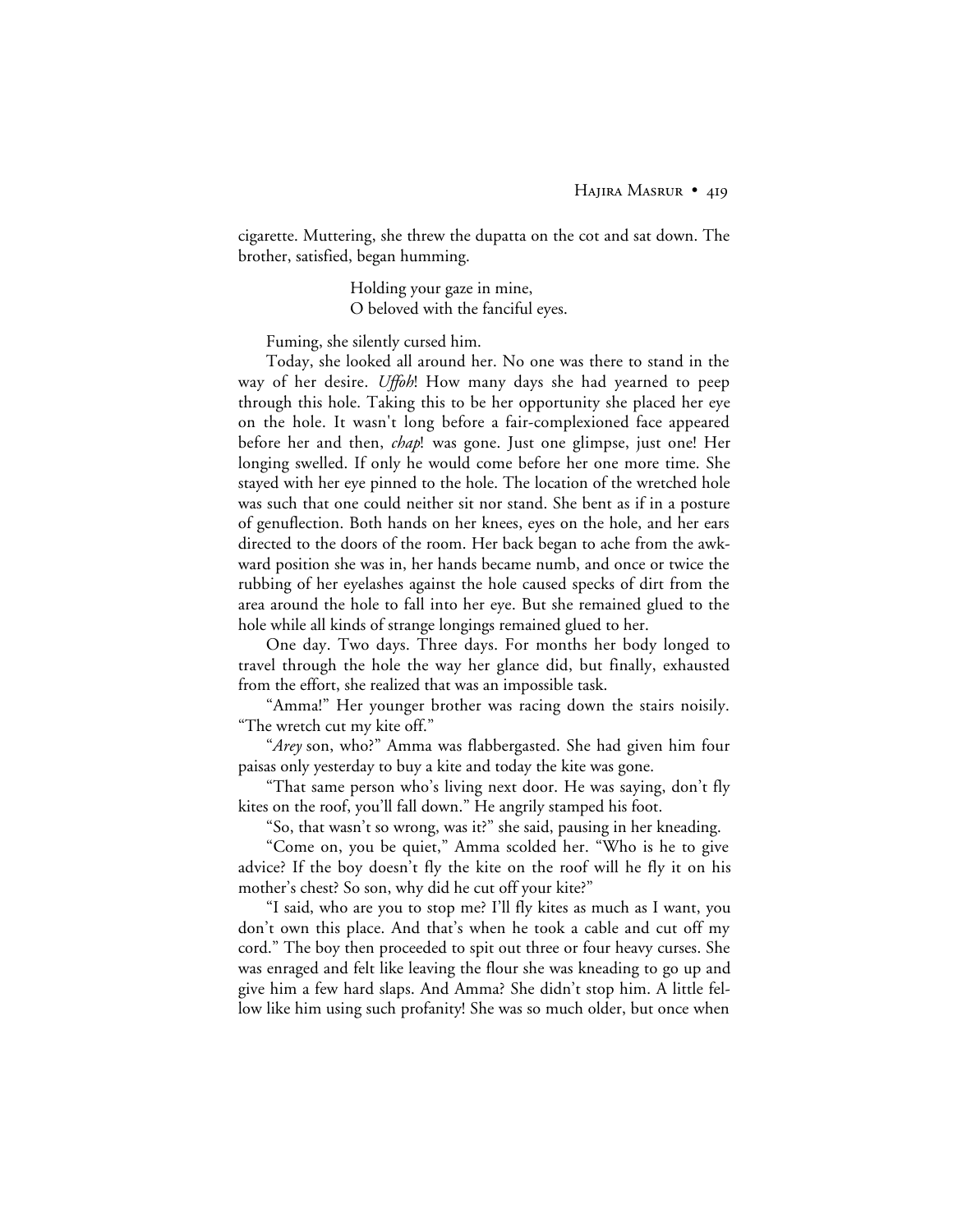#### 420 • THE ANNUAL OF URDU STUDIES

she was angry and had used a harmless curse commonly heard in the house, Amma had threatened her with a pipe, but …

"*Ai hai*, he's nothing, that self-appointed guardian … my son, you should fly kites on the roof when he's not around. One should stay away from low-class people like that and you know, your father is a very strict person—if he gets wind of this no one will be safe."

"Well, we'll see about that!" she muttered again. Had she been punishing herself all this time for this? That someone should curse him?

"What do you mean when he's not around? He's there as soon as it's evening and he also has his bed there and maybe he also sleeps on the roof. May he die, may I see his funeral …"

Her brother was trying to cool his anger down by cursing. But she was smiling to herself. As if she didn't hear the curses at all. As a matter of fact, she was thinking of something altogether different at this moment. What a delectable thought it was!

The bird in the cage was getting ready to fly.

That night Amma untied the bunch of keys from her waistband and giving it to her, said, "Here, take these, put the lock on the storage room door and lock the door to the stairs. Today he's gone after the child's kite, tomorrow he'll clean out the house, the wretch!" And then, baring her rotund, shiny stomach, she calmly stretched out her legs on the charpoy. As far as she was concerned, she had made the necessary arrangements to protect her house.

But something else was going on in her mind. She was thinking, as she unbolted the lock on the storage room door, "The two roofs are adjacent to each other. Why shouldn't I say today everything that has been brewing in my heart all this time?" And she bolted the lock on the door to the stairs. But the key to that lock disappeared from the bunch and was stowed under her pillow.

The police station's tower clock struck two. Everyone in the house was sound asleep. She slipped the key out from under her pillow and began walking in her bare feet. A moist whiff of breeze gently fondled her emotions. Someone moved a foot and she tiptoed to the water trestle. For a few moments she stared at all the faces in the light of the stars and then, making certain that everyone was asleep, she calmly unfastened the padlock. Now she was faced with the opening of the door. But the door opened easily without any creaking noises, pliant like a hungry beggar woman who turns into a corpse for the sake of a few pennies. How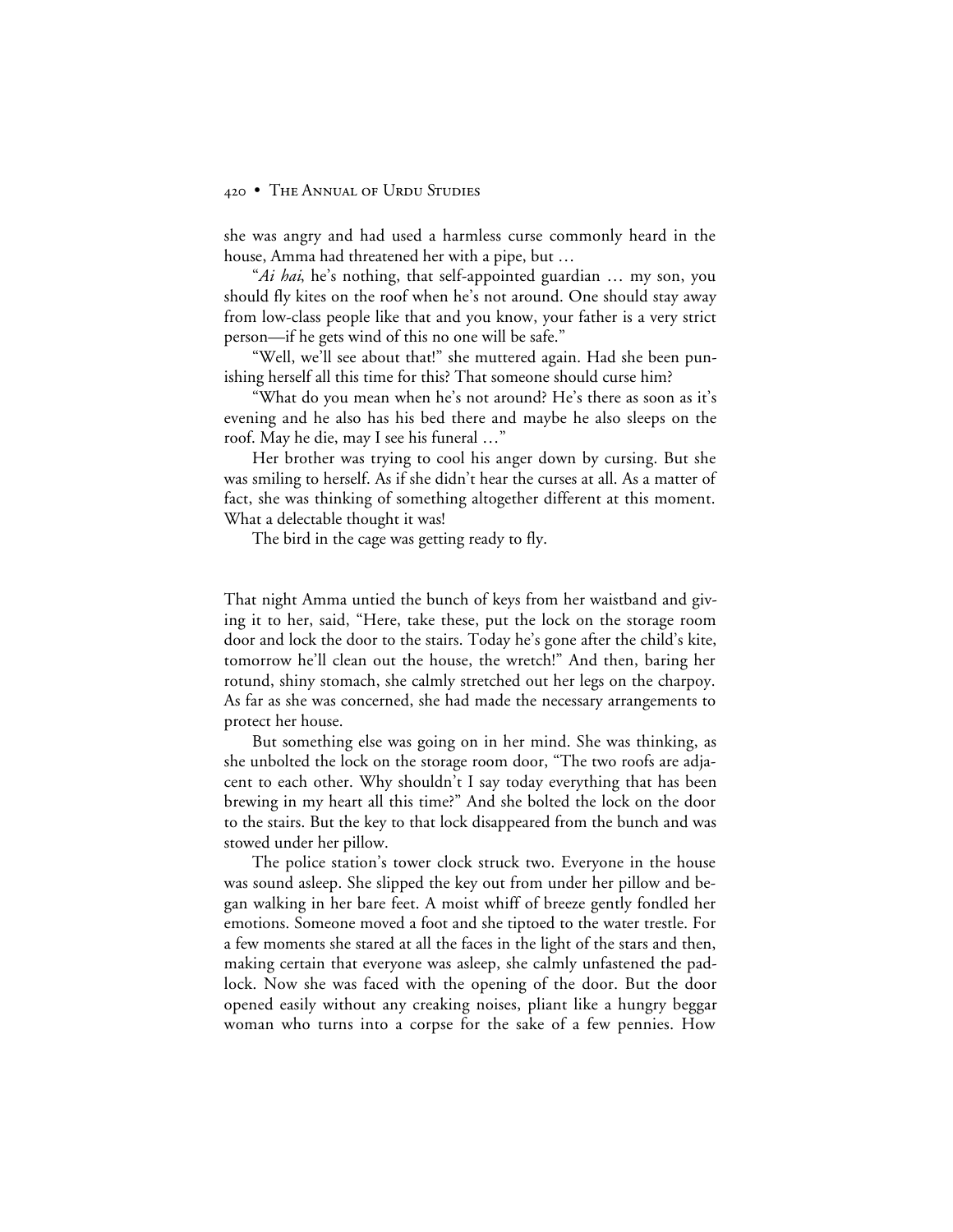fiercely her heart was beating. As if it would smash her ribs. Dancing in front of her eyes in the darkness of the stairs were all the stars she had been counting since evening fell. The veins in her temples throbbed with the force of her emotions. And on top of this the *bhin, bhin* of the mosquitoes and their little jabs. She laboriously climbed the stairs. She was halfway up. Her body felt like a mountainous weight. Anticipation, fear, darkness, and her stilled breath made her head swim, and then a wave of kaleidoscopic colors radiated before her eyes.

*Gadda-gad!* The full-grown second story attic, rolling like a ball down the stairs, falling, bouncing, hit the leg of her father's charpoy.

"*Hoho, hai* —thief! Allah!"

The radiating colors in her vision suddenly recoiled when she heard the screams. The wick in the lantern was quickly raised.

"*Hai, hai*, it's her." The mother beat her own shaking bosom. "*Arey*, I knew this strumpet would be up to no good. *Hai*, why didn't you die!" The poor mother was about to faint.

"I'll slaughter her, don't anyone stop me, I say—she's just been upstairs, the wretch." The father lost his senses because his honor had been attacked. But how admirable that although he was out of control he was keeping his voice down—*arey* what if someone in the neighborhood heard him?

The older brother probably awoke from a dream about his newest paramour. His condition was simply indescribable. Secondly, he had often in the past tried to explain indirectly to his sister, "Look, this is a well, no sister should fall into it." But she had not heeded his advice, so there—he grabbed her plait and began to swing her about. The father's integrity was suffering from inner turmoil and when he saw such an easy way out, he too joined in. Because the mother was in her twelfth pregnancy, she avoided the exertion, but all the singular expletives she could remember she proceeded to spew out at this time.

But despite the pain she was in, she couldn't scream. A failure of resolve makes you a coward and it is the coward who is afraid of the world. She didn't have enough courage to open her mouth in protest against these criminal arbitrators.

Many months passed. She thought that just as her older brother's waywardness was always excused with, "This is the age for such things," her great sin would also be eventually forgotten. *But you fool! Did you forget what a woman's status is? A woman is a puppet whose strings are held in society's mangled hands. And when these mangled hands feel an itch, the strings make the puppet dance. But if this puppet comes to life and she begins*